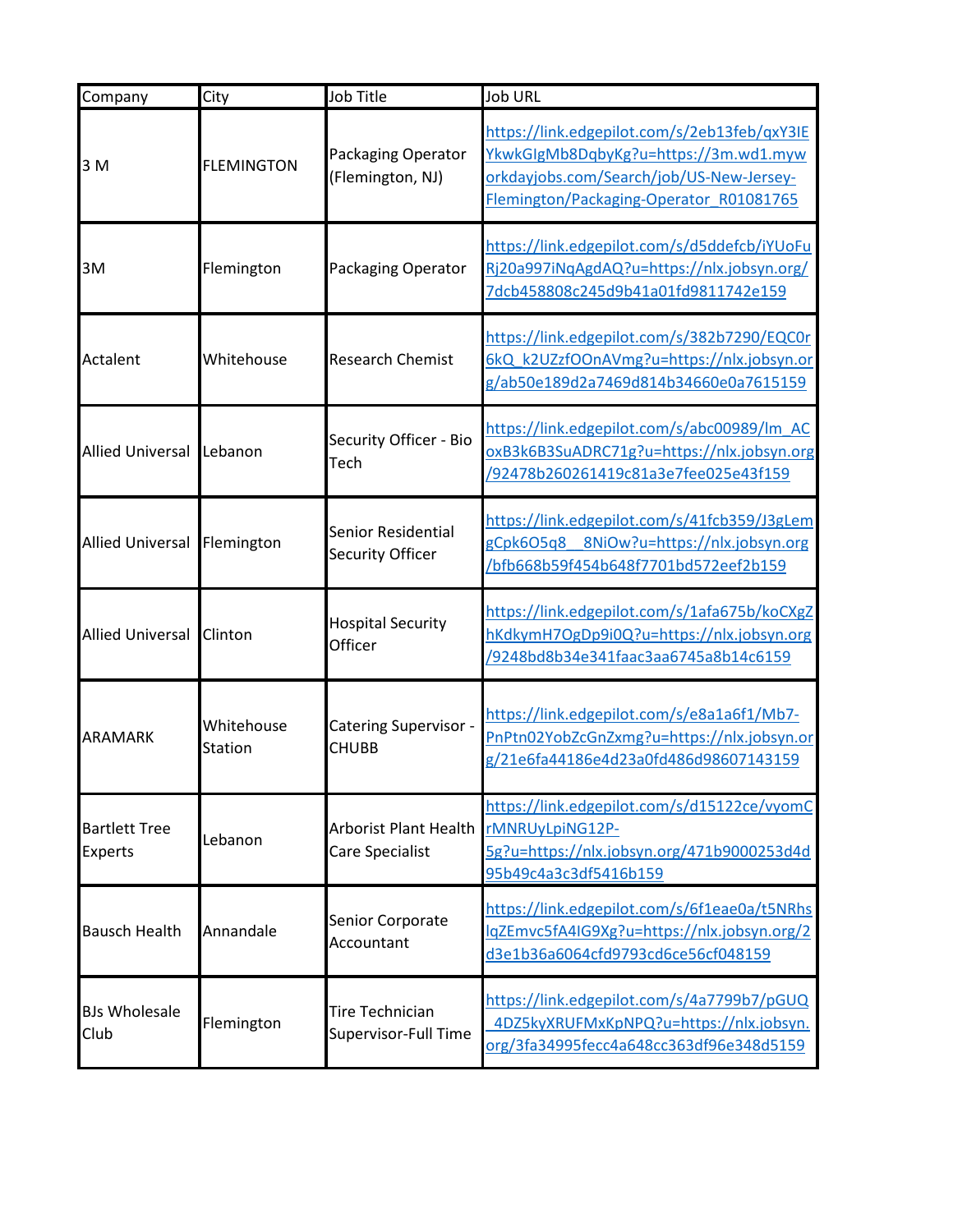| <b>BJs Wholesale</b><br>Club         | Flemington                   | Produce Clerk- Part<br>Time                                                   | https://link.edgepilot.com/s/1394f114/DIAITh<br>KFwEi OrzmsW0-<br>OA?u=https://nlx.jobsyn.org/24ebf93ae52f42<br>88af1072204c0c444e159 |
|--------------------------------------|------------------------------|-------------------------------------------------------------------------------|---------------------------------------------------------------------------------------------------------------------------------------|
| C&A Industries,<br>LLC               | Flemington                   | RN / REGISTERED<br>NURSE / ENDOSCOPY<br>RN / ENDOSCOPY<br><b>NURSE</b>        | https://link.edgepilot.com/s/8c5e3ec2/6s1LjsT<br>o9kKrPUdECgKy1w?u=https://nlx.jobsyn.org/b<br>d0cbb3626054999a07c42060a334ad2159     |
| Chubb                                | Whitehouse<br><b>Station</b> | Sr. Compensation<br>Analyst                                                   | https://link.edgepilot.com/s/b06aba20/zK1fqE<br>4VeE6-<br>IpeiZYyxkA?u=https://nlx.jobsyn.org/aaf06249<br>af944974a86aa591fa54977b159 |
| Chubb                                | Whitehouse<br>Station        | PRS - Cash<br>Management<br><b>Customer Service</b><br>Representative         | https://link.edgepilot.com/s/d553c96e/Rg0NR<br>Y8G0kemU5m hjp7JQ?u=https://nlx.jobsyn.or<br>g/956a7f6635ee40f0a65743c1caf45021159     |
| Chubb                                | Whitehouse<br><b>Station</b> | Liability Wording and<br><b>Product Specialist</b><br>Commercial<br>Insurance | https://link.edgepilot.com/s/f282646e/D6VEq<br>7kZJ0uGq0QTNnowpw?u=https://nlx.jobsyn.or<br>g/6a552fe945a446c390f7bc93ae190cc4159     |
| Chubb                                | Whitehouse<br>Station        | Data Engineer<br>Associate - TAP                                              | https://link.edgepilot.com/s/1205b8a9/W7-<br>7ZRKeJ0iSZiGaj0QPig?u=https://nlx.jobsyn.org<br>/9c8f9593388245f991c3ebc3daa2a9cd159     |
| Chubb                                | Whitehouse<br><b>Station</b> | Compensation<br>Analyst                                                       | https://link.edgepilot.com/s/9e165a6f/BRS_hj<br>zIVEyCNOq0CUz1Mw?u=https://nlx.jobsyn.org<br>/394fc4006bd9415aa4e2637f6b1a6bd1159     |
| Cognizant<br>Technology<br>Solutions | Clinton                      | Service Line Sales -<br>Insurance                                             | https://link.edgepilot.com/s/aee09ee0/3SAb-<br>j3sEUK-I0Otwhu-<br>8Q?u=https://nlx.jobsyn.org/4ca92772b5a747<br>6b86b23a3f39b0ae01159 |
| Construction<br>Specialties, LLC     | Lebanon                      | <b>National Accounts</b><br>Manager (Remote)                                  | https://link.edgepilot.com/s/95378c7a/L-<br>PtD2UykqmqJLqwdlluw?u=https://nlx.jobsyn.<br>org/1657ed04dd6a4c70b3b5caca20ba7d5d15       |
| Construction<br>Specialties, LLC     | Lebanon                      | <b>National Accounts</b><br>Manager (Remote)                                  | https://link.edgepilot.com/s/81d9bc82/t1olqF<br>ekRO si-<br>X6v4LuBQ?u=https://nlx.jobsyn.org/c7aec36a<br>db504a30b74635fd2cad2863159 |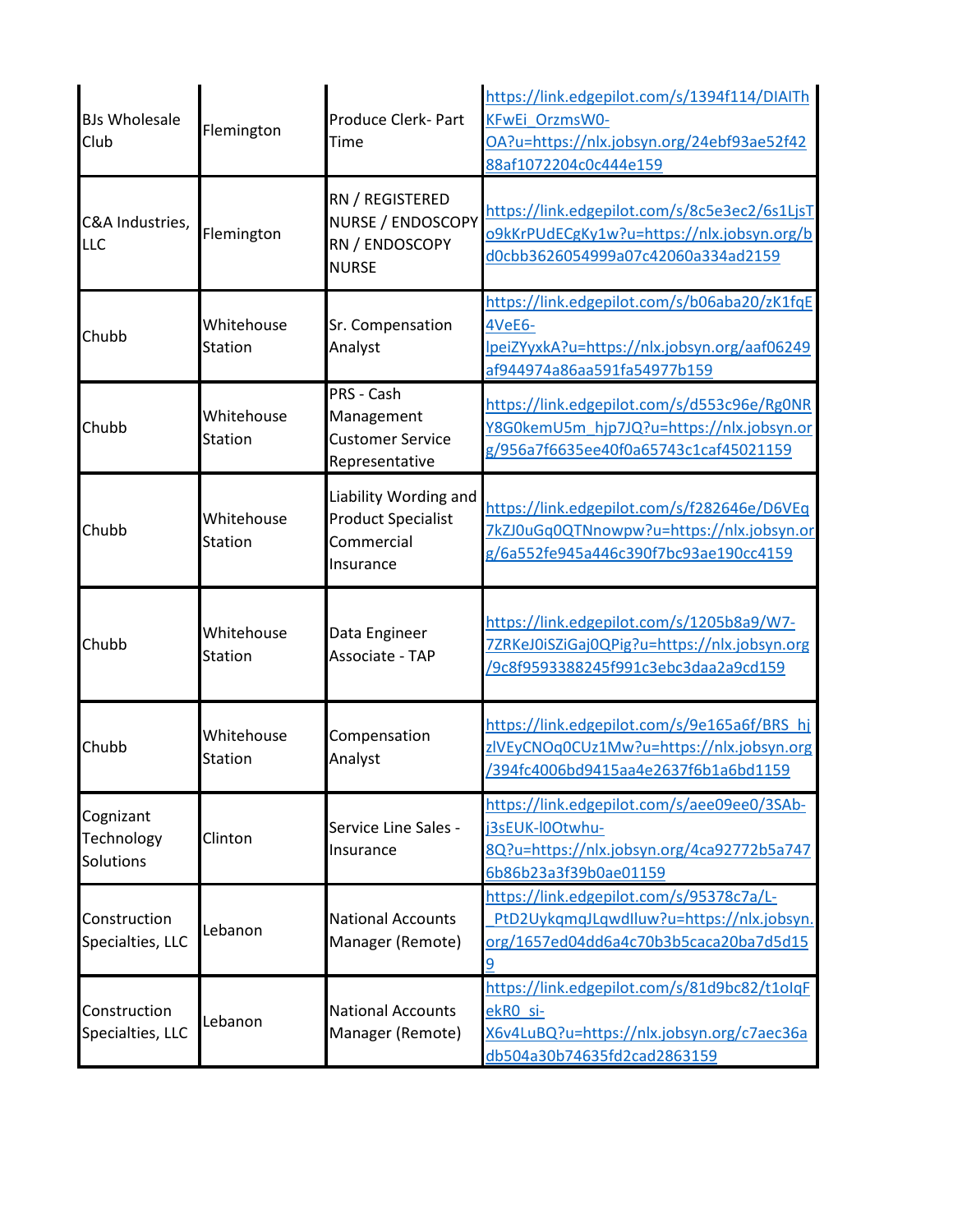| Construction<br>Specialties, LLC                                                               | Lebanon      | Drafter II (Remote)                                         | https://link.edgepilot.com/s/4e077fdd/xSlC4c<br>XeVkyaF6VnK4N Pw?u=https://nlx.jobsyn.org<br>/f253605cc3554fe3b0d1fc5d835b0472159 |
|------------------------------------------------------------------------------------------------|--------------|-------------------------------------------------------------|-----------------------------------------------------------------------------------------------------------------------------------|
| Construction<br>Specialties, LLC                                                               | Lebanon      | Drafter II (Remote)                                         | https://link.edgepilot.com/s/48ad53b6/2NBYC<br>wqtG0Gg 5IlWy8c3w?u=https://nlx.jobsyn.org<br>/e8f0ed0cdd5040e0a07e5e4e90ae6f32159 |
| <b>CVS Health</b>                                                                              | Flemington   | <b>Operations Manager</b>                                   | https://link.edgepilot.com/s/59e48f9b/huDsW<br>iFWgEqxOK4yJ3WcEQ?u=https://nlx.jobsyn.or<br>g/5454184ddefb4cf5bf089c3163c68e2f159 |
| <b>CVS Health</b>                                                                              | Flemington   | <b>Operations Manager</b>                                   | https://link.edgepilot.com/s/b6992751/ohnLC<br>1VI6E6W4fu08FGakg?u=https://nlx.jobsyn.org<br>b7a6dee2810c47c09592c3ae6a8513d9159  |
| <b>EL TULE</b><br><b>MEXICAN &amp;</b><br>PERUVIAN<br><b>RESTAURANT</b><br><b>INCORPORATED</b> | Lambertville | <b>Food Preparation</b><br>Worker                           |                                                                                                                                   |
| Garden State<br>Growers                                                                        | Pittstown    | Mechanic                                                    | https://link.edgepilot.com/s/892422b3/pe3ljs<br>DtaEyMMX3p bqmgw?u=https://nlx.jobsyn.or<br>g/a00d67e89f9245fb897420d174359c59159 |
| Georgia-Pacific                                                                                | Milford      | <b>Production Associate</b>                                 | https://link.edgepilot.com/s/5cb1cc67/se8I7m<br>LVIUqgYpN9mrKDIw?u=https://nlx.jobsyn.org/<br>5edc552777f44798989e2614021c1e87159 |
| Georgia-Pacific                                                                                | Milford      | Maintenance<br>Technician-Spare<br><b>Parts Coordinator</b> | https://link.edgepilot.com/s/2292ff71/Rwp7D<br>tkHIEKGe9ExvhXHEQ?u=https://nlx.jobsyn.org<br>/ba4de7b20b7943be83f00082993d54ed159 |
| Hunterdon<br><b>Health Care</b><br>System                                                      | Milford      | Pre Visit Planner                                           | https://link.edgepilot.com/s/025e2f6d/o00NP<br>VBV00OKFmoVN8Khcg?u=https://nlx.jobsyn.o<br>rg/38f3db51e4f34dd3b441d046161f8d33159 |
| Hunterdon<br><b>Health Care</b><br>System                                                      | Lambertville | <b>Outpatient RN</b><br>\$3,000 Sign On<br><b>Bonus</b>     | https://link.edgepilot.com/s/b6c43361/02FX9<br>WVpkEGX SBFpBTAmg?u=https://nlx.jobsyn.o<br>rg/ff94f527135f44b49f9752f5cd15aded159 |
| Hunterdon<br><b>Health Care</b><br>System                                                      | Hampton      | <b>Outpatient RN</b><br>\$3,000 Sign On<br><b>Bonus</b>     | https://link.edgepilot.com/s/f1cac2d4/uXu6T<br>wmqnEiJYJwAJVdjQQ?u=https://nlx.jobsyn.org<br>/11981d26d7d146b2aba50a4f4d02b4a8159 |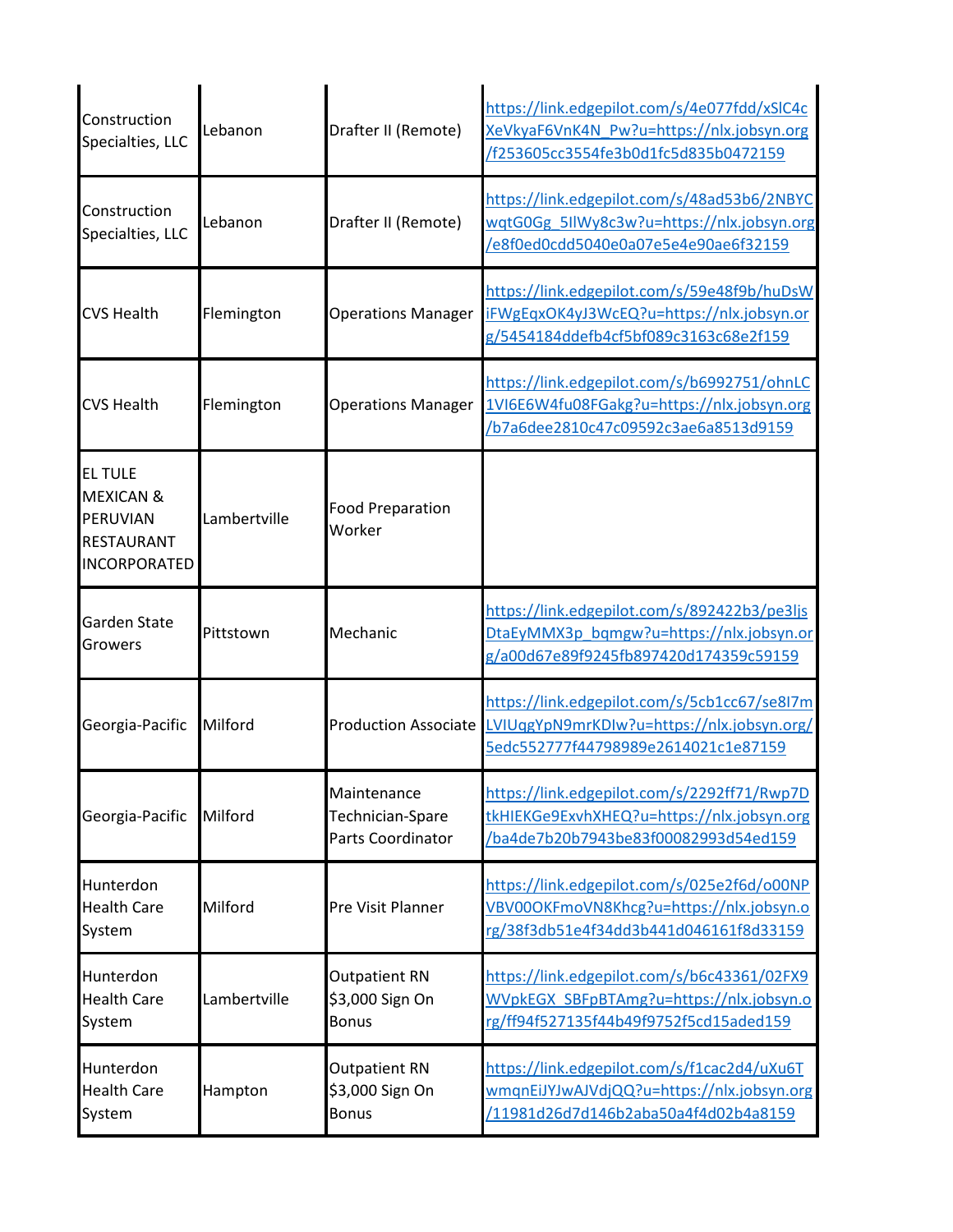| Hunterdon<br><b>Health Care</b><br>System | Flemington | System Engineer                                        | https://link.edgepilot.com/s/d1571534/2ZKQ8<br>KROKU xsX2opkvGDg?u=https://nlx.jobsyn.or<br>g/d25c62abc6e740468a0207d9ec78f543159       |
|-------------------------------------------|------------|--------------------------------------------------------|-----------------------------------------------------------------------------------------------------------------------------------------|
| Hunterdon<br><b>Health Care</b><br>System | Flemington | <b>Surgical Technologist</b><br><b>Operating Room</b>  | https://link.edgepilot.com/s/9490e388/XPQE<br>m2CS1EaAfBvuYhSCXA?u=https://nlx.jobsyn.or<br>g/b4533aaa4ab64679a81d60f5b2dace4e159       |
| Hunterdon<br><b>Health Care</b><br>System | Flemington | RN Per Diem -<br>Maternity &<br>Newborn Care<br>Center | https://link.edgepilot.com/s/ca29c6e1/KpgjKf<br>1WVECwKGOK1c6ouw?u=https://nlx.jobsyn.or<br>g/f1869dfe49f6436dbbdd1d1c606152fd159       |
| Hunterdon<br><b>Health Care</b><br>System | Flemington | <b>RN Intensive Care</b>                               | https://link.edgepilot.com/s/8263a719/zietrU<br>WK5ESTLxNFgfRWeQ?u=https://nlx.jobsyn.org<br>/91d608e4691041c3a65934c528572d2a159       |
| Hunterdon<br><b>Health Care</b><br>System | Flemington | RN Float Nursing -<br>Premium Pay                      | https://link.edgepilot.com/s/56f7186a/NQRr1<br>sZpF0eoHW3W1859Ww?u=https://nlx.jobsyn.<br>org/d60d3981b0964dec97557525af22c91915        |
| Hunterdon<br><b>Health Care</b><br>System | Flemington | RN Float Nursing -<br>Premium Pay                      | https://link.edgepilot.com/s/de024e82/tMqyD<br>Z1kMUuXa7XZA4c9-<br>A?u=https://nlx.jobsyn.org/4c7e029cf9064b35<br>b10d58a24b877eea159   |
| Hunterdon<br><b>Health Care</b><br>System | Flemington | RN Float Nursing -<br>Premium Pay                      | https://link.edgepilot.com/s/20727663/rfi8gSg<br>ZOUy J78wzzNT7w?u=https://nlx.jobsyn.org/b<br>d82dfed3d6944819029548fddd24059159       |
| Hunterdon<br><b>Health Care</b><br>System | Flemington | RN Float - Premium<br>Rate of Pay                      | https://link.edgepilot.com/s/cabf0a1e/OikQ1V<br>RomkiKa8nI9CSncA?u=https://nlx.jobsyn.org/0<br>6ffc3f3a4b240ba9b52c473998838ca159       |
| Hunterdon<br><b>Health Care</b><br>System | Flemington | RN Float - Premium<br>Rate of Pay                      | https://link.edgepilot.com/s/c3fb7807/HbtBfv<br>$R-$<br>30mZdXinW8dfFA?u=https://nlx.jobsyn.org/7c<br>11f3f804344c25a2c2239c2c9f0948159 |
| Hunterdon<br><b>Health Care</b><br>System | Flemington | RN - Progressive<br>Stepdown/Observati<br>on           | https://link.edgepilot.com/s/15f30d76/KMi4h<br>ux7M0yzUf147-<br>1bLg?u=https://nlx.jobsyn.org/dfd1373ea4934<br>7ed9adb374da8a70309159   |
| Hunterdon<br><b>Health Care</b><br>System | Flemington | RN - Endoscopy                                         | https://link.edgepilot.com/s/9956b6bb/mAdhj<br>VAAfUGAwaD5ruU47g?u=https://nlx.jobsyn.or<br>g/f9ab534530a0499ea1cef4172aa9ad1b159       |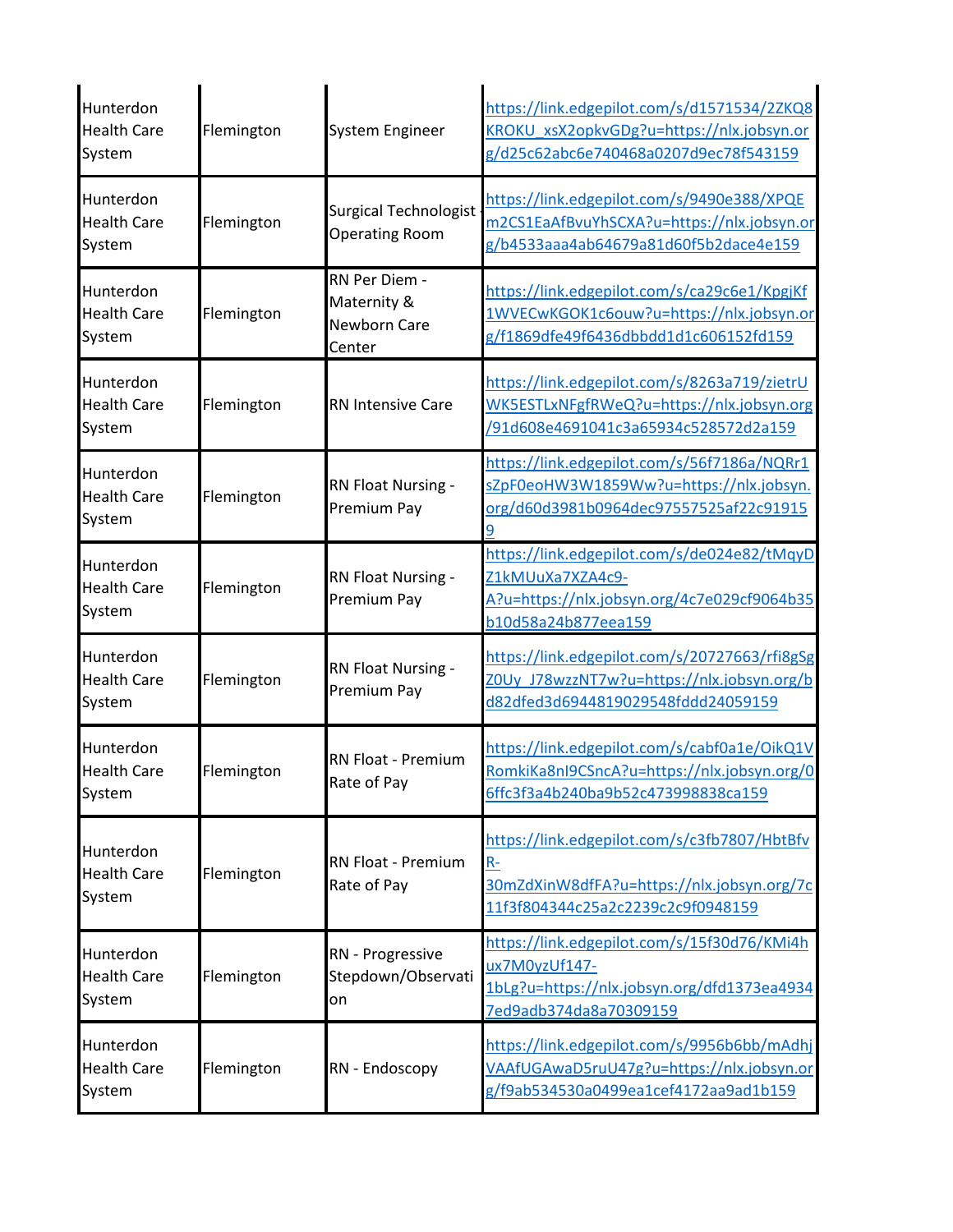| Hunterdon<br><b>Health Care</b><br>System | Flemington | Registrar<br>Phlebotomist PD                                                | https://link.edgepilot.com/s/5620798f/NOCZE<br>bZTHEutdxTuNchQCA?u=https://nlx.jobsyn.org<br>/0059511faf934a01ad65142f14845f1f159     |
|-------------------------------------------|------------|-----------------------------------------------------------------------------|---------------------------------------------------------------------------------------------------------------------------------------|
| Hunterdon<br><b>Health Care</b><br>System | Flemington | Registrar<br>Phlebotomist                                                   | https://link.edgepilot.com/s/ceae5415/Cp8BY<br>ecv9kGAFPXaWaBkVg?u=https://nlx.jobsyn.or<br>g/c4f02dcfa3764ffeb47e99c7e57e8d7e159     |
| Hunterdon<br><b>Health Care</b><br>System | Flemington | Project Coordinator<br><b>CEED</b>                                          | https://link.edgepilot.com/s/387b3e39/S7X G<br>mQNDUCtYdZutpOvsQ?u=https://nlx.jobsyn.o<br>rg/a2d06802c587443a8e0121eb8cbf056d159     |
| Hunterdon<br><b>Health Care</b><br>System | Flemington | <b>Patient Service</b><br>Representative III                                | https://link.edgepilot.com/s/e9e97ebf/z8BW6<br>DNnHEGMIg49pspo A?u=https://nlx.jobsyn.or<br>g/eac091a5e69d40bbb985c8a363c67658159     |
| Hunterdon<br><b>Health Care</b><br>System | Flemington | <b>Patient Service</b><br>Representative<br>\$1,000 Sign On<br><b>Bonus</b> | https://link.edgepilot.com/s/58a2a53f/06YOu-<br>85UUyNPaBqnXfWXw?u=https://nlx.jobsyn.or<br>g/eddc8edff046436696078c5d6f883a4e159     |
| Hunterdon<br><b>Health Care</b><br>System | Flemington | <b>Patient Safety</b><br>Assistant - Float<br><b>Nursing</b>                | https://link.edgepilot.com/s/0e50882d/0X4jg7<br>MivUSgB73UrXsvLw?u=https://nlx.jobsyn.org/<br>c922c963cde94a8c9672de28669d13a4159     |
| Hunterdon<br><b>Health Care</b><br>System | Flemington | <b>Patient Care</b><br>Technician - Float<br><b>Nursing</b>                 | https://link.edgepilot.com/s/007caf0c/AubRJz<br>hTA0yK1xTaeTdlBg?u=https://nlx.jobsyn.org/c<br>817e94dec9d4160a247a6f2cedb6fb3159     |
| Hunterdon<br><b>Health Care</b><br>System | Flemington | <b>Patient Care</b><br>Assistant - 5 North -<br>Med/Surg                    | https://link.edgepilot.com/s/828f15f5/3Y52eH<br>FiOU6hPnAze-<br>TYGA?u=https://nlx.jobsyn.org/69f4a0e4edf24<br>6b9b5bbe50b54a25698159 |
| Hunterdon<br><b>Health Care</b><br>System | Flemington | <b>Patient Care</b><br>Assistant (CNA)<br><b>Training Program</b>           | https://link.edgepilot.com/s/76689069/5CYf a<br>cF50CVwyMLS1jf3g?u=https://nlx.jobsyn.org/<br>836f29b1aff445aea57b80456066dcd3159     |
| Hunterdon<br><b>Health Care</b><br>System | Flemington | <b>Patient Accounts</b><br>Representative                                   | https://link.edgepilot.com/s/00664ea0/gxOAc<br>AdsAUuSavyiw3BZqw?u=https://nlx.jobsyn.org<br>/1ae0f41ce32b42afa19a11368b72eeec159     |
| Hunterdon<br><b>Health Care</b><br>System | Flemington | <b>Outpatient LPN</b><br>\$3,000 Sign On<br><b>Bonus</b>                    | https://link.edgepilot.com/s/2eecb4a9/h_KKY<br>oKWkEiPDsVkYi4r2Q?u=https://nlx.jobsyn.org<br>/b05ff064bd4c40329f3799f3b1e5bc9c159     |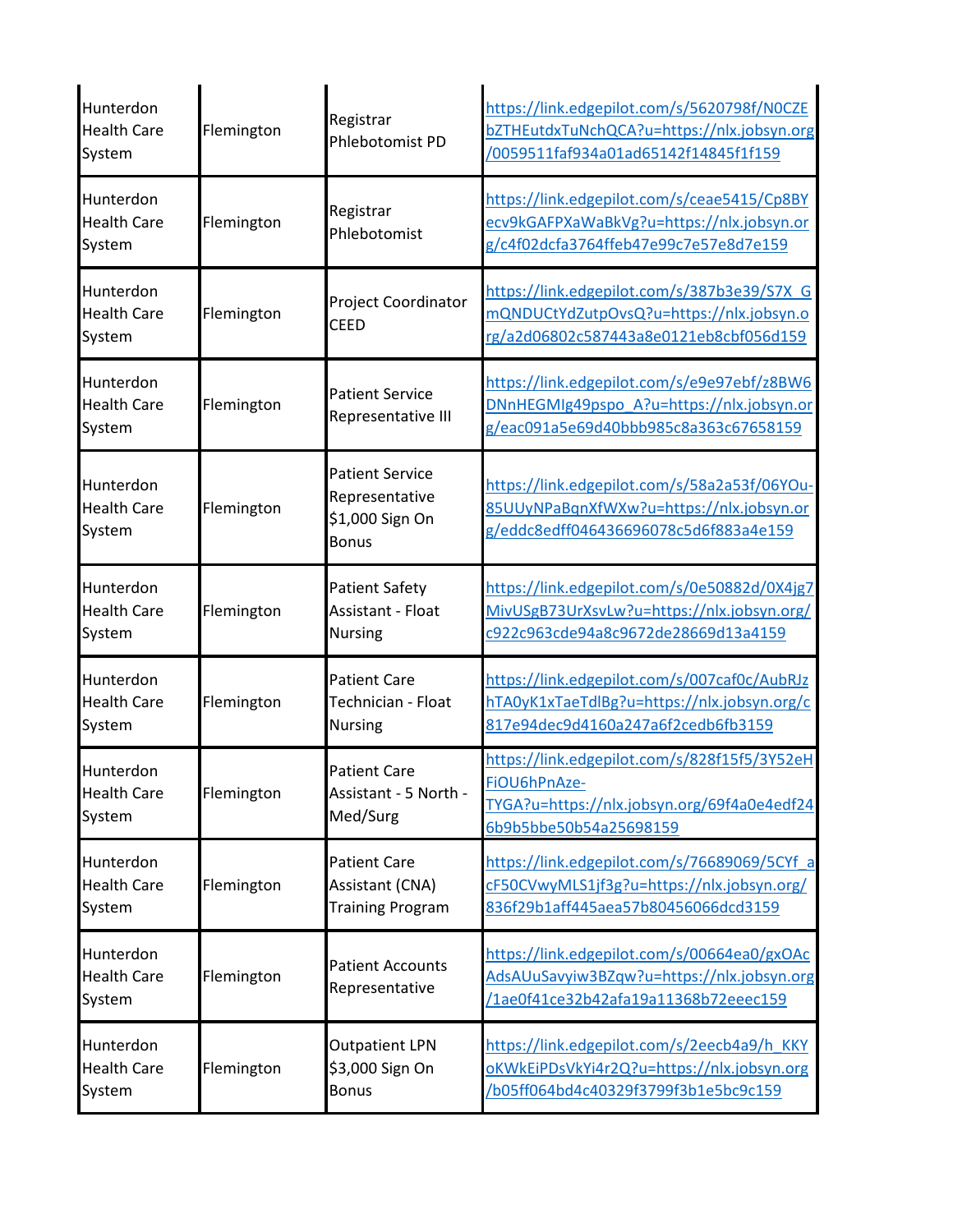| Hunterdon<br><b>Health Care</b><br>System | Flemington | Officer                                             | https://link.edgepilot.com/s/407bd68d/iA1mu<br>it1OU6MYxCR2fzCEA?u=https://nlx.jobsyn.org<br>775168c44cf04ac795a0b331d44e8b1d159      |
|-------------------------------------------|------------|-----------------------------------------------------|---------------------------------------------------------------------------------------------------------------------------------------|
| Hunterdon<br><b>Health Care</b><br>System | Flemington | <b>Office Manager</b>                               | https://link.edgepilot.com/s/f744c9fd/xEGFF5i<br>g7UGiSzhHhDvT g?u=https://nlx.jobsyn.org/5<br>6083358afaf4f078485bce6f4f63522159     |
| Hunterdon<br><b>Health Care</b><br>System | Flemington | <b>Nutrition Services</b><br>Employee II            | https://link.edgepilot.com/s/0953a0aa/8Co2L<br>IY9ESPg_qYWbzG4A?u=https://nlx.jobsyn.org<br>f29b2928a7bb45f19c4800afd34176cf159       |
| Hunterdon<br><b>Health Care</b><br>System | Flemington | <b>Nutrition Services</b><br>Employee I             | https://link.edgepilot.com/s/72d56758/aVb4w<br>hEkGEqPXpoUhOBSDw?u=https://nlx.jobsyn.o<br>rg/b1cce5e4bd304f27852cb89f5f4d345f159     |
| Hunterdon<br><b>Health Care</b><br>System | Flemington | Nursing Intern -<br><b>Operating Room</b>           | https://link.edgepilot.com/s/03528bbd/_Vb8s<br>p451UCBN854RaZyoQ?u=https://nlx.jobsyn.or<br>g/08d6ee5739c846c0a743f2326fbe1d97159     |
| Hunterdon<br><b>Health Care</b><br>System | Flemington | Nursing Intern - Float<br><b>Nursing</b>            | https://link.edgepilot.com/s/4974637a/j9VPrj<br>Fh5EWritAdzATqpg?u=https://nlx.jobsyn.org/b<br>48d809ddfba427ab20bd7f799ded026159     |
| Hunterdon<br><b>Health Care</b><br>System | Flemington | Maintenance<br>Mechanic                             | https://link.edgepilot.com/s/56941c4d/iFMIM<br>J1JE0Ce208U3JA21w?u=https://nlx.jobsyn.org<br>/1cb7ba5ed2d14f27984e0178c255b123159     |
| Hunterdon<br><b>Health Care</b><br>System | Flemington | Anesthesia<br>Technician -<br><b>Operating Room</b> | https://link.edgepilot.com/s/66d922ad/Uprl84<br>bRqEePcwsrEXM5Tg?u=https://nlx.jobsyn.org/<br>d35b12081b7c43078610d84de7e4955e159     |
| Hunterdon<br><b>Health Care</b><br>System | Flemington | Administrative<br><b>Nursing Supervisor</b>         | https://link.edgepilot.com/s/c524bdfa/FM01F<br>SMpJUiQ4xcdZl32HQ?u=https://nlx.jobsyn.org<br>/f8b07f624d104ecc9885a8635246117b159     |
| Hunterdon<br><b>Health Care</b><br>System | Flemington | Administrative<br><b>Nursing Supervisor</b>         | https://link.edgepilot.com/s/0b179228/Kt1KYi<br>RQfU69KMKnyz-<br>SjA?u=https://nlx.jobsyn.org/d86067904d754<br>50abdbcae3772f86195159 |
| Hunterdon<br><b>Health Care</b><br>System | Clinton    | Lifeguard                                           | https://link.edgepilot.com/s/aa1fdf96/rjCmHF<br>n9w0 4-<br>BGiiaMo3g?u=https://nlx.jobsyn.org/be57582f<br>88c14a4db056eb42c0132dae159 |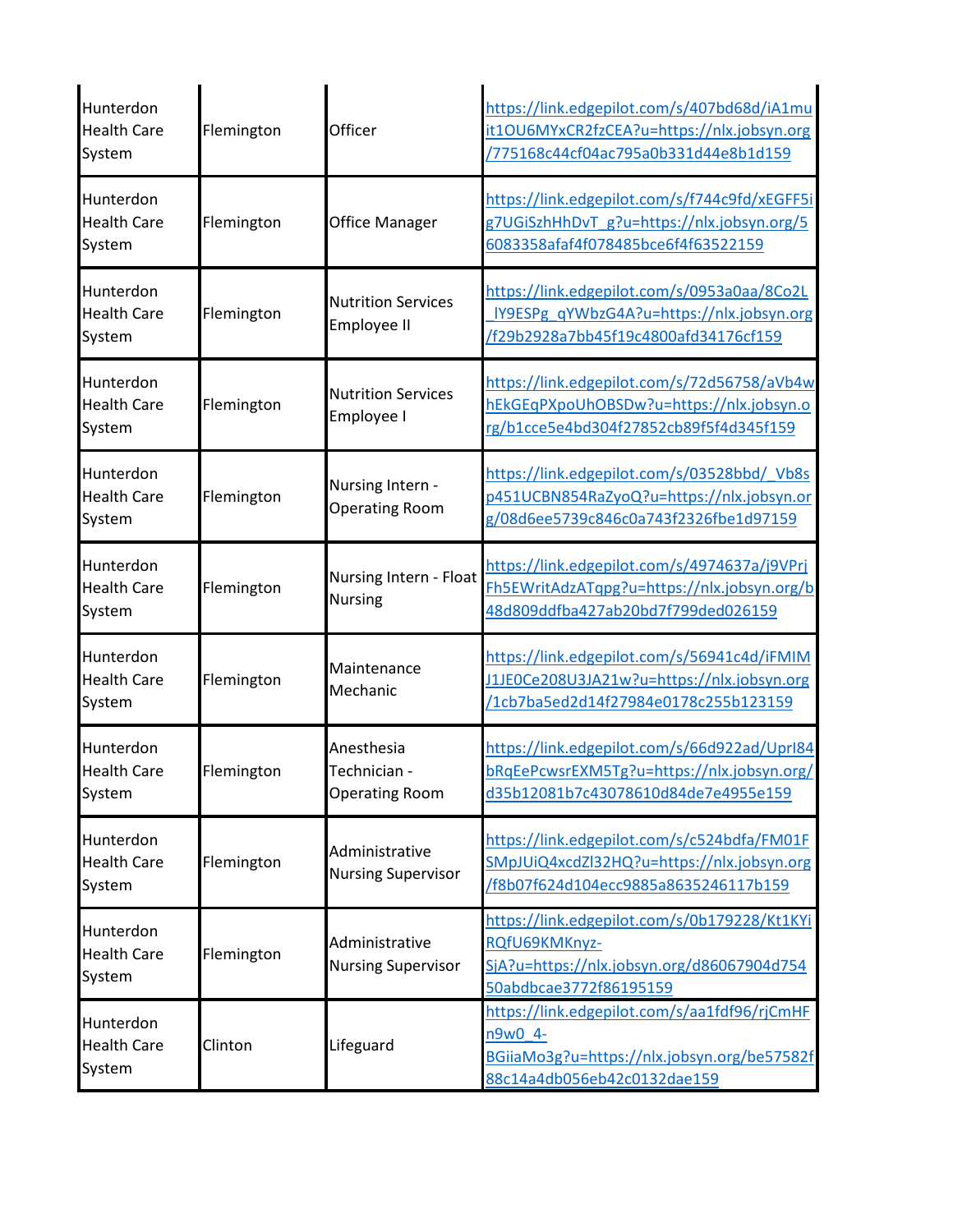| ICONMA, LLC                                            | Whitehouse<br><b>Station</b> | <b>Customer Service</b><br>Representative  | https://link.edgepilot.com/s/2ec2b71d/z98hJR<br>rHjEGoBGuc6mD pg?u=https://nlx.jobsyn.org/<br>f26d801a0b5a4c2e8eba337878489401159       |
|--------------------------------------------------------|------------------------------|--------------------------------------------|-----------------------------------------------------------------------------------------------------------------------------------------|
| Industrial<br><b>Staffing Services Hampton</b><br>Inc. |                              | <b>Systems Analyst-</b><br>Senior          | https://link.edgepilot.com/s/21df0a26/GVbLJ<br>UREDECBM0nFqZlX9A?u=https://nlx.jobsyn.or<br>g/90ddaa97b22e454e951a413f85480afd159       |
| <b>Kelly Services</b>                                  | Annandale                    | Administrative<br>Assistant                | https://link.edgepilot.com/s/090817b9/J-<br>UtmJLFKUS4sxojh7j2Dg?u=https://nlx.jobsyn.o<br>rg/b2e9d1672d6e4728a2edf981de424051159       |
| <b>Krapf School</b><br><b>Bus</b>                      | Hampton                      | <b>School Bus Driver</b>                   | https://link.edgepilot.com/s/5d171546/jO1Yl6<br>aTYk234 fzUv9ykw?u=https://nlx.jobsyn.org/a<br>a278c8b0dce4d94b6a5626c1e25c20a159       |
| Krapf School<br><b>Bus</b>                             | Flemington                   | <b>School Bus Driver</b>                   | https://link.edgepilot.com/s/39d1794d/cb-<br>$bU3q-$<br>e06MrIDo0OHygA?u=https://nlx.jobsyn.org/4<br>572b4a1178b46f4b8d921007b99b13f159 |
| Mallinckrodt<br>Pharmaceuticals                        | Hampton                      | <b>Document Control</b><br>Analyst         | https://link.edgepilot.com/s/171c7141/6 loIF<br>ag1kS4PfGtO2Xf6g?u=https://nlx.jobsyn.org/0<br>ef27891335f4a8ea0f092c01604acce159       |
| ManpowerGrou<br>р                                      | Bloomsbury                   | Permanent<br>Manufacturing<br>Openings     | https://link.edgepilot.com/s/1435755a/6priCg<br>M NOGHsvMypQPg3w?u=https://nlx.jobsyn.o<br>rg/104350340b054f3790f46824f3e20f5b159       |
| Marriott                                               | Lebanon                      | Housekeeper \$500<br>sign on bonus         | https://link.edgepilot.com/s/a5b61a51/Axsv1x<br>NG3EyXKgBh-<br>dUOMg?u=https://nlx.jobsyn.org/a402bd02fc<br>e2462c9e0c9481b0e5c61b159   |
| New York Life<br>Insurance Co                          | Lebanon                      | Solution Developer                         | https://link.edgepilot.com/s/eef28558/0w0PIY<br>$9-$<br>SEe0IBG0PUB9dA?u=https://nlx.jobsyn.org/2c<br>0b691ca59c4f0e9f8d4e1bc7c323ce159 |
| New York Life<br><b>Insurance Co</b>                   | Lebanon                      | Service Resiliency<br><b>Test Engineer</b> | https://link.edgepilot.com/s/d84c29a3/UFadV<br>scBEUSjyxnC8csiqQ?u=https://nlx.jobsyn.org/6<br>678db3b43e74f75b75adb4c6f92dc5a159       |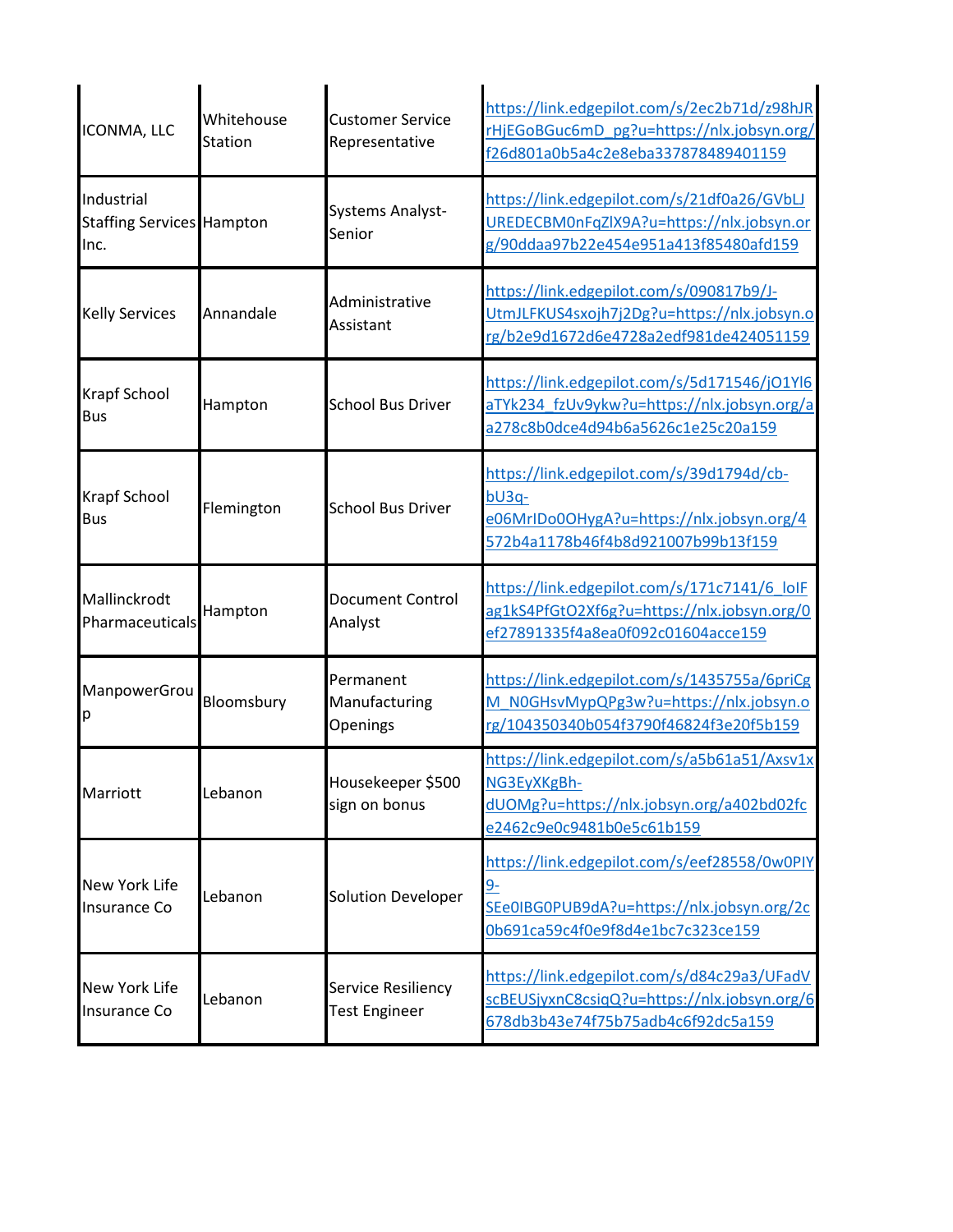| New York Life<br>Insurance Co                | Lebanon    | Senior Program<br>Manager - Cross<br>Channel Strategy &<br><b>Business</b><br>Development | https://link.edgepilot.com/s/de6ddcb2/5PKA-<br>s52sEe4m4wosxHomQ?u=https://nlx.jobsyn.o<br>rg/80bd69daf6684d92b99b04d00b595870159     |
|----------------------------------------------|------------|-------------------------------------------------------------------------------------------|---------------------------------------------------------------------------------------------------------------------------------------|
| New York Life<br>Insurance Co                | Lebanon    | <b>Business Analyst</b>                                                                   | https://link.edgepilot.com/s/cf61e8a0/SsrqHI1<br>COEqcg43H75kG7Q?u=https://nlx.jobsyn.org/2<br>773d17b816a466ca6966fc88f7ea9e2159     |
| New York Life<br>Insurance<br>Company        | Lebanon    | Service Resiliency<br><b>Test Engineer</b>                                                | https://link.edgepilot.com/s/3aaaa6d9/Zc-<br>61GlxT0K8jjC18rqTTg?u=https://nlx.jobsyn.org<br>df0825f3f12349529b991f592c5c2e51159      |
| <b>New York Life</b><br>Insurance<br>Company | Lebanon    | Annuities Application<br>Developer                                                        | https://link.edgepilot.com/s/570c9d00/DM-<br>sBylvvE2EsMAcKUej-<br>w?u=https://nlx.jobsyn.org/fe2e2521630643e<br>8b5cc790645870c62159 |
| Organon & Co.                                | Lebanon    | ServiceNow Platform<br>Administrator                                                      | https://link.edgepilot.com/s/319551bf/WTXTi<br>hCNr0i8aUUhS3TpCg?u=https://nlx.jobsyn.org<br>7de00e89a529463cb1f249af594b2c30159      |
| <b>Pilot Company</b>                         | Hampton    | <b>Restaurant General</b><br>Manager                                                      | https://link.edgepilot.com/s/5c4ea0fb/IveX6V<br>RFBkKQhxL7H4FDqA?u=https://nlx.jobsyn.org/<br>271a6bc5808a46d9982dc0e5402a264a159     |
| <b>Pilot Company</b>                         | Hampton    | <b>Restaurant General</b><br>Manager                                                      | https://link.edgepilot.com/s/8cbe3341/oWMn<br>PhdYiEqL247r-<br>9sPSA?u=https://nlx.jobsyn.org/346a17b7279<br>14d178dbc848653437d11159 |
| <b>Pilot Company</b>                         | Hampton    | Miembro del equipo<br>de produccin de<br>alimentos                                        | https://link.edgepilot.com/s/f7370559/1k2dFj<br>VMEUmJ20AP7dRZhA?u=https://nlx.jobsyn.or<br>g/6bd71118b3b64c93aec5934e62e1692f159     |
| <b>Pilot Company</b>                         | Hampton    | <b>Coffee Attendant</b>                                                                   | https://link.edgepilot.com/s/d3980a50/eb3jtq<br>1wZEmv6od0eZ94TA?u=https://nlx.jobsyn.org<br>b1d9a1e659034bedb405d29056008661159      |
| <b>Pilot Company</b>                         | Bloomsbury | Subway Sandwich<br>Artist                                                                 | https://link.edgepilot.com/s/e4ab3f68/zK3vcG<br>l0x0aPq8v0qnLENw?u=https://nlx.jobsyn.org/<br>6977ebac41d04f25a0572d3a0a66acf4159     |
| <b>Pilot Company</b>                         | Bloomsbury | Subway Cashier                                                                            | https://link.edgepilot.com/s/87e9b4ae/VnQjV<br>SPBC02wljemaG ezQ?u=https://nlx.jobsyn.org<br>b33df6d57739455b918f8d4fbbf3418a159      |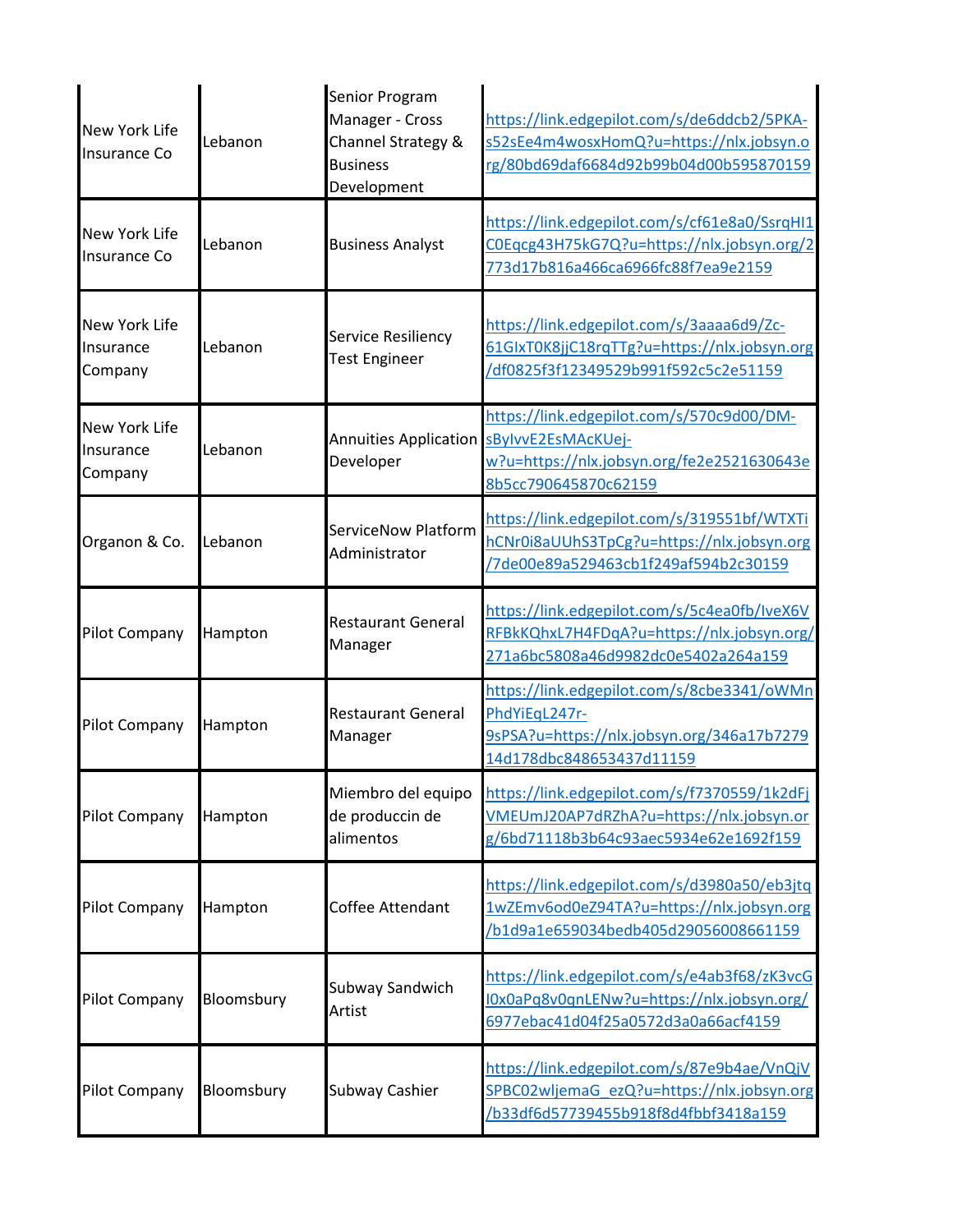| <b>Pilot Company</b>                  | Bloomsbury                   | Janitorial<br>Maintenance                                      | https://link.edgepilot.com/s/d8b3a108/rL1E3B<br>OpuEO7CpAougKkIg?u=https://nlx.jobsyn.org/<br>cd947fa7ac1647b9bebc1b12296806b4159     |
|---------------------------------------|------------------------------|----------------------------------------------------------------|---------------------------------------------------------------------------------------------------------------------------------------|
| <b>Pilot Company</b>                  | Bloomsbury                   | Cashier                                                        | https://link.edgepilot.com/s/379cbfdd/Wtvc-<br>PLeRkiT9pux-<br>CgqgA?u=https://nlx.jobsyn.org/30a2a757f96c<br>4aa88491372450887e06159 |
| QuickChek                             | Whitehouse<br><b>Station</b> | Team Member - Part<br>Time                                     | https://link.edgepilot.com/s/9de998e0/CPam<br>qWdYiEeHJH-N1-<br>3Hfw?u=https://nlx.jobsyn.org/3b0c9cf6a59d4<br>25b97ee48c02753b11f159 |
| QuickChek                             | Whitehouse<br><b>Station</b> | Team Member - Full<br>Time                                     | https://link.edgepilot.com/s/0f1db3e5/TpjJK2<br>TxPUCn8NH1R-<br>vL6A?u=https://nlx.jobsyn.org/ec5b0368b1c4<br>4aaeb19ab98a5f6681eb159 |
| Republic<br><b>Services</b>           | Clinton                      | <b>Residential Helper</b><br>Bonus 1K                          | https://link.edgepilot.com/s/c6e7b8d2/3g1NR<br>Te0VkmVCkcWGA4yQw?u=https://nlx.jobsyn.<br>org/4ba9b90aaad54fc79107036c4f5ec793159     |
| Republic<br><b>Services</b>           | Clinton                      | Relief Driver - CDL (B) 90xU65jPOR3-<br>Bonus 7.5K             | https://link.edgepilot.com/s/bdd9f706/aZVzto<br>Yzuw?u=https://nlx.jobsyn.org/e32109e92e59<br>4051b1a5978f8fc0e112159                 |
| Securitas<br>Security<br>Services USA | Lebanon                      | <b>Security Officer Part-</b><br>Time Weekends-<br>Lebanon, NJ | https://link.edgepilot.com/s/3f15a13a/vbyls5<br>dkDU xuAe965Ozhg?u=https://nlx.jobsyn.org/<br>1117e9a463574c7daa5c7ec31d1f5d33159     |
| <b>Starbucks</b><br>Coffee<br>Company | Whitehouse<br><b>Station</b> | store manager                                                  | https://link.edgepilot.com/s/08b75537/ErwKB<br>pFOE0iSmjPAqYEoPA?u=https://nlx.jobsyn.org<br>/6a0921721f974a3eb774fb9491ca36d0159     |
| <b>Starbucks</b><br>Coffee<br>Company | Flemington                   | barista - Store#<br>23176, FLEMINGTON<br>DT                    | https://link.edgepilot.com/s/e59e89d6/H0s7D<br>PqEME6FQgegtvYSdw?u=https://nlx.jobsyn.or<br>g/827b78730d7b4a69acc7ebb465d951c5159     |
| The Davey Tree<br>Expert              | Flemington                   | <b>Water Resource</b><br>Engineer  <br>Flemington, NJ          | https://link.edgepilot.com/s/da55a234/3dOh-<br>xXgrEakDypvHPg1Rw?u=https://nlx.jobsyn.org<br>/f97aa5b6be8840efb273c1959e8570b6159     |
| TJX                                   | Flemington                   | 70120-Merchandise<br>Associate                                 | https://link.edgepilot.com/s/a26ccb3f/lHppLo<br>d240KHrXBkAFgyRA?u=https://nlx.jobsyn.org/<br>9c43d5040baa4188b725c24bb4d2768c159     |